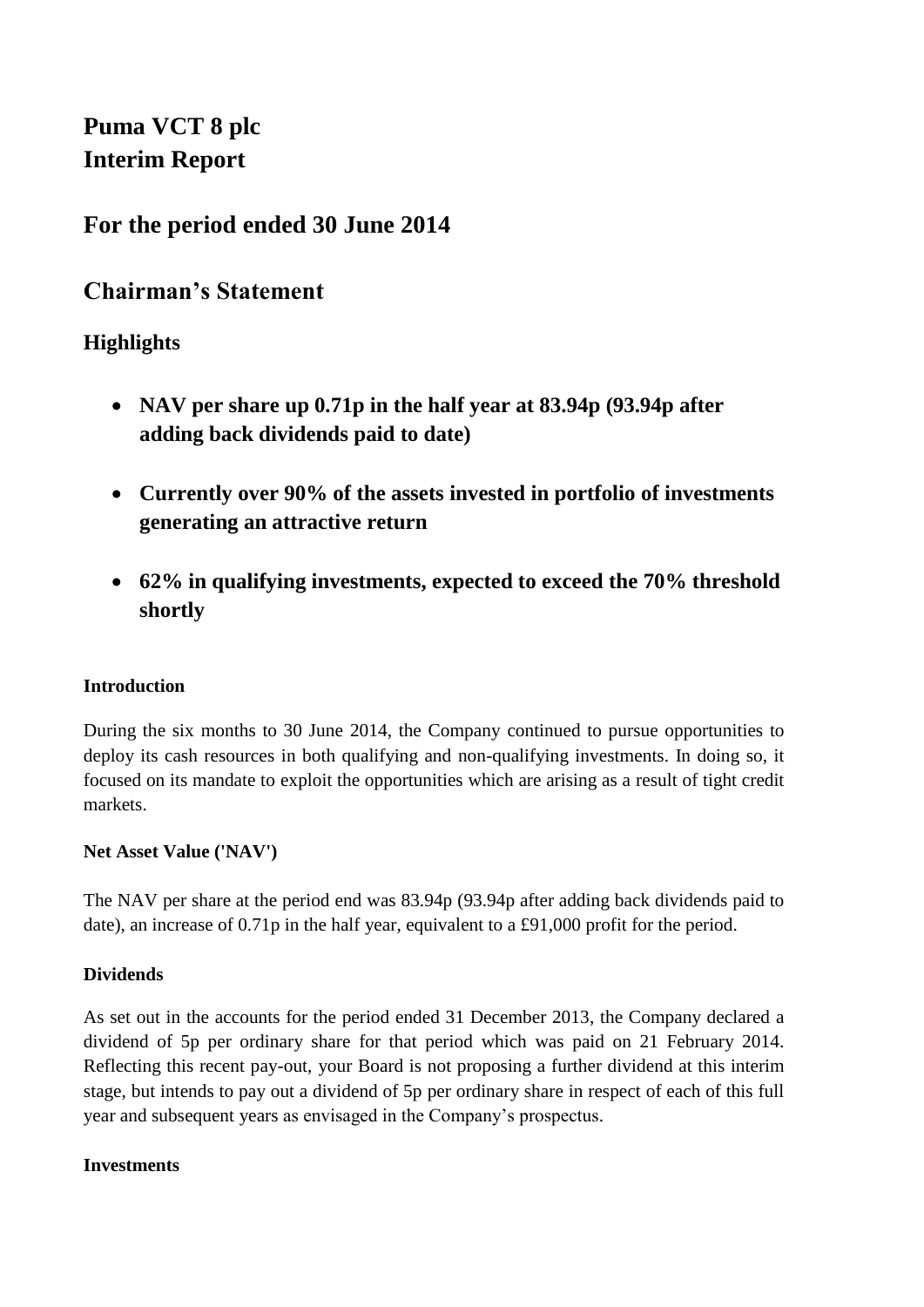I am pleased to report that the Company has completed a further two VCT qualifying investments. Over 90% of the Company's assets are now invested in a diverse portfolio of qualifying and non-qualifying investments, generating an attractive return.

### **Qualifying Investments**

The Company is required to have at least 70% of its assets in VCT qualifying investments by the end of this full accounting period (28 February 2015). With approximately 62% of the Company's assets in VCT qualifying investments at the date of this interim report and deals to complete in legal process, the Company is well on course to meet its HMRC qualifying targets.

The Company's £930,000 investment in Brewhouse and Kitchen Limited continues to perform well. Brewhouse and Kitchen is managed by two highly experienced pub sector professionals and our funding will facilitate the acquisition of freehold pubs and the roll-out of the brand. The investment is largely in the form of senior debt, secured with a first charge over the business and each site acquired. Funds can be utilised to a maximum 65% loan-tovalue ratio on freeholds, and are expected to produce an attractive return to the Company. Having opened its first pub, the White Swan in Portsmouth, last year, Brewhouse and Kitchen opened its second pub, the Station Master's House in Dorchester, in April after a substantial renovation. Both have been trading well, and, since the period end, Brewhouse and Kitchen have taken leases on a further three units in London and Bristol.

As previously reported, Isaacs Trading Limited, Kinloss Trading Limited and Jephcote Trading Limited (in which the Company had invested £1 million, £254,000 and £1 million respectively) were, as members of SKPB Services LLP, engaged in a contract with Ansgate (Barnes) Limited to provide project management and contracting services in connection with the construction of nine new houses and 12 new flats at a construction known as The Albany, in Barnes, south west London. We understand that the project is progressing well with a view to completion by the third quarter of next year. SKPB Services LLP has also recently entered into a contract with HB Villages Tranche 2 Limited to provide project management and contracting services in connection with the construction of 12 units as accommodation and supported housing for psychiatric and learning disabled service users, and their careworkers, in Timperley, Greater Manchester.

As previously reported, in July 2013 the Company invested £450,000 (alongside other Puma VCTs) into Saville Services Limited, a company providing contracting services over a series of projects including the construction of up to 20 apartments for supported living for psychiatric and learning disabled service users in Grimsby, North East Lincolnshire. I am pleased to report that Saville Services recently completed this project and its directors are actively pursuing opportunities to continue to deploy the capital and profits arising from the Grimsby project in similar projects in the near future.

Since the period end, the Company has made two new VCT qualifying investments.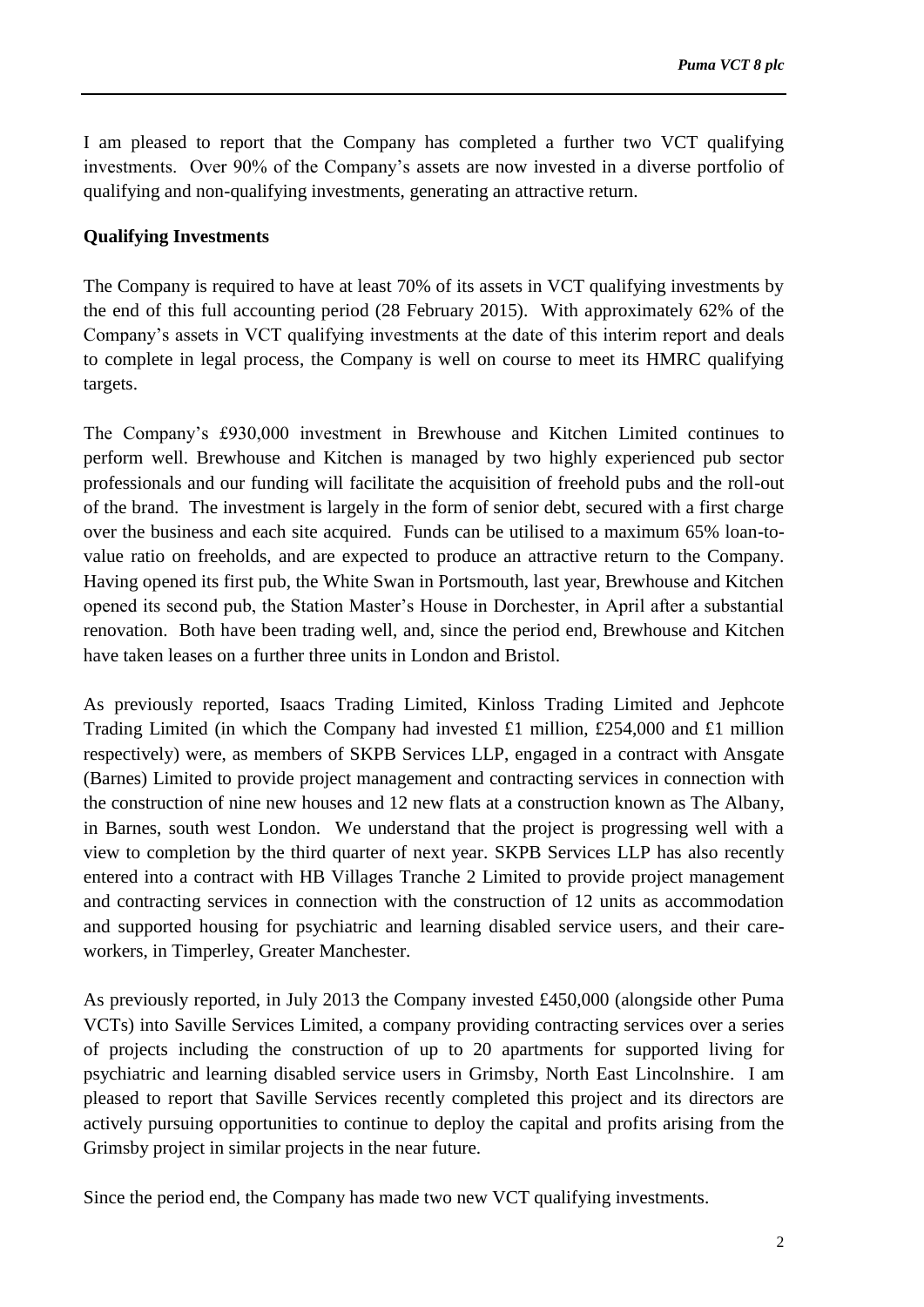Before the passing of the Finance Act 2014, the Company completed a £1.25 million qualifying investment (as part of a £5 million investment alongside other Puma VCTs) in Urban Mining Limited, a member of the Chinook Urban Mining group of companies. Chinook Urban Mining is a well-funded energy-from-waste business which is developing a flagship plant in East London to generate electricity through the gasification of municipal solid waste and will benefit from Renewable Obligations Certificates. The management team have a track record delivering similar projects in other jurisdictions and are a preferred partner of Chinook Sciences, the Nottingham based leading technology company which has developed the award-winning "non-incineration ultra clean synthetic gas technology" which will be used in the East London plant. Chinook Sciences also holds a minority stake in the business. The investment is secured with a first charge over the Chinook Urban Mining business and the eight acre site of the East London plant and is expected to produce an attractive return to the Company over three years.

Earlier this month, the Company made a £1 million qualifying investment (as part of a  $£8$ million investment alongside other entities managed and advised by your Investment Manager) in Opes Industries Limited. Opes is developing a materials recycling facility at an established landfill and aggregates business on a 76 hectare site in Oxfordshire. The investment is secured with a first charge over the site and the Opes business and is expected to produce an attractive return to the Company over four years.

#### **Non-Qualifying Investments**

The Company's £881,000 non-qualifying loan to Ennovor Trading 1 Limited (formerly known as Organic Waste Management Trading Limited) continues to perform well. The loan (through an affiliate of the Company and other Puma VCTs) extended an innovative £4 million revolving credit facility to Ennovor Trading which provides working capital for the purchase of used cooking oil for conversion into bio-diesel for sale to obligated off-take parties. The facility is structured to mitigate risks by being capable of draw only once approved back-to-back purchase and sale contracts have been entered into with approved counterparties.

As previously reported, the Company invested £750,000 (as part of a total investment by Puma VCTs of £2.16 million) in Gold Line Property Limited, a care and dementia treatment business which is currently developing new premises in Surrey. The management team have a long track record in operating similar treatment centres across the UK. The project is progressing well and the team expect the new facility to open in early 2015.

Together with other vehicles managed and advised by your Investment Manager, the Company made a £500,000 non-qualifying loan, as part of £5 million revolving credit facility to Citrus PX Two Limited, part of the Citrus Group, through an affiliate, Valencia Lending Limited. Citrus PX Two operates a property part exchange service facilitating the rapid purchase of properties for developers and homeowners. The Company's facility is providing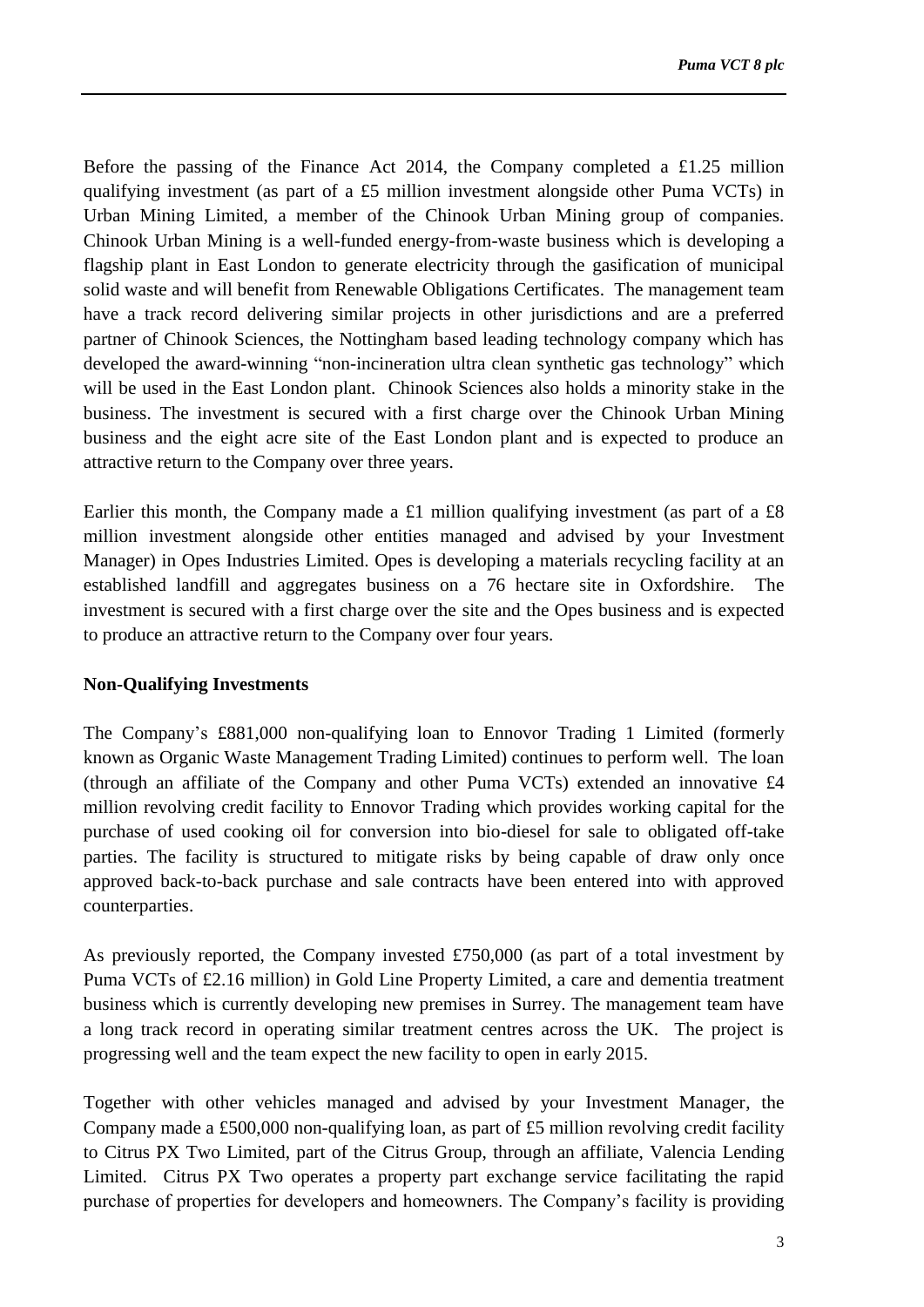a series of loans to Citrus PX Two, with the benefit of a first charge over a geographically diversified portfolio of residential properties on conservative terms.

The Company's £1,420,000 non-qualifying loan (as part of a £4 million financing with other Puma VCTs) to Puma Brandenburg Finance Limited, a subsidiary of Puma Brandenburg Limited, continues to perform. The loan is secured on a portfolio of flats in the middle class area of central Berlin, Germany. Since the loan was made, the property market in this area of Berlin has been very strong, further enhancing the excellent security we have for this loan.

As previously reported, the Company had extended a £650,000 non-qualifying loan (as part of a £1.3 million financing with other Puma VCTs for Countywide Property Holdings Limited, a business with a strong track record of acquiring greenfield and brownfield sites for residential and commercial development. The loan was secured on a 5.6 acre site, including a large house, in Brackley near Silverstone. I am pleased to report that this loan has recently been repaid in full following the sale of the site to one of the UK's largest house builders after planning permission was granted. During the period, the Company also realised its £785,000 holding in a Tesco Bank 5% 8 year bond at a premium to the issue price.

We are pleased that our strategy for the non-qualifying portfolio of moving away from quoted investments and instead investing in secured non-qualifying loans offering a good yield with hopefully limited downside risk is working well for the Company as the Countywide Property Holdings demonstrates.

### **VCT Qualifying Status**

PricewaterhouseCoopers LLP ('PwC') provides the board and the investment manager with advice on the ongoing compliance with Her Majesty's Revenue & Customs ('HMRC') rules and regulations concerning VCTs. PwC assists the Investment Manager in establishing the status of investments as qualifying holdings and has reported that the Company has met all HMRC's criteria to date.

#### **Principal risks and uncertainties**

Although the economy in the UK is showing signs of improvement, it remains fragile. The consequences of this for the Company's investment portfolio constitute the principal risk and uncertainty for the Company in the second half of 2014.

#### **Outlook**

The Company has made good progress during the period, and thereafter. We are pleased to report that the Company's net assets are now fully deployed in a diverse range of high quality businesses and projects.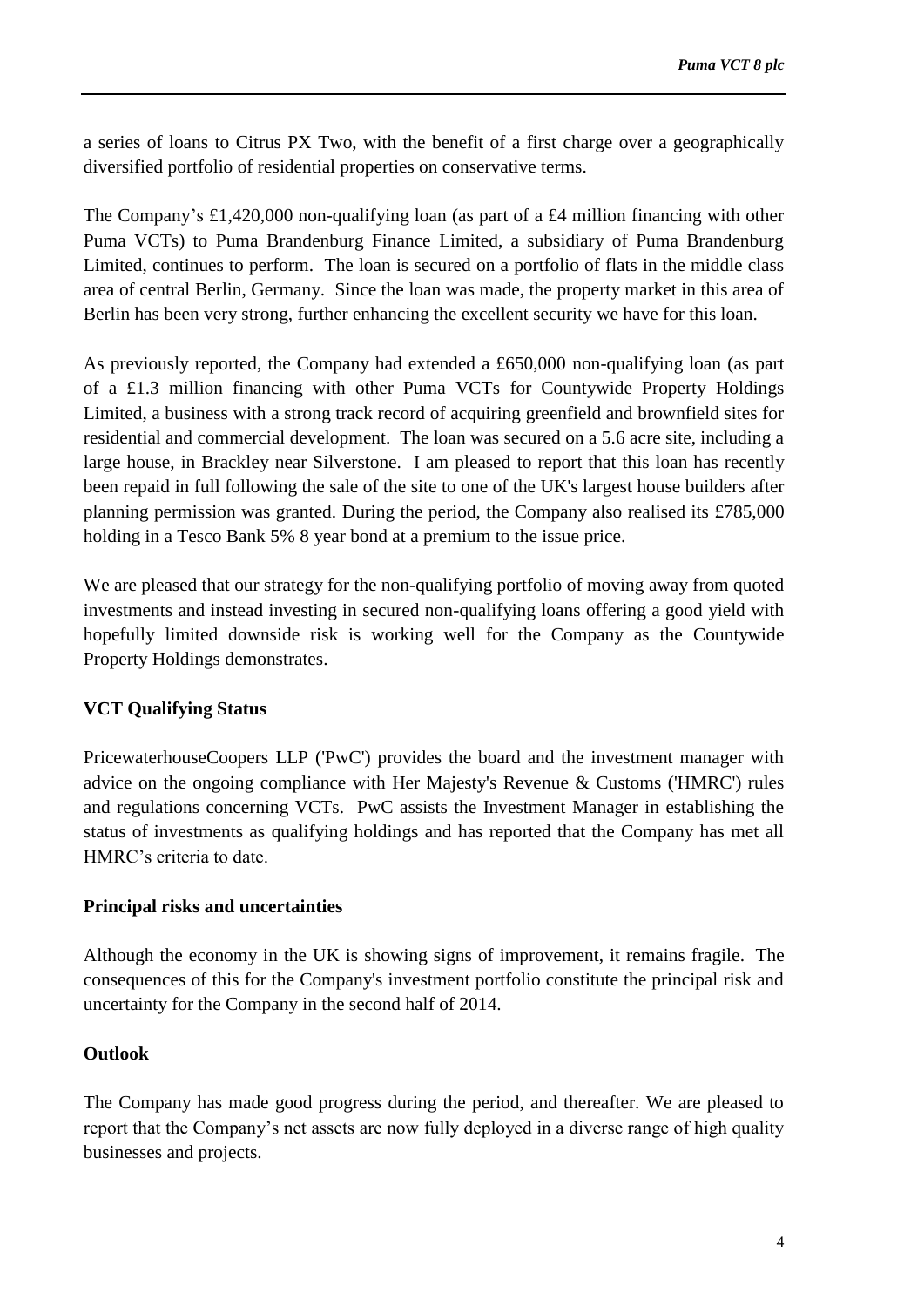The lack of availability of bank credit has enabled the Company to assemble a portfolio of investments on attractive terms. We have further investments in the pipeline which will bring the VCT's portfolio over the 70% threshold of qualifying investment. After this there will be some further changes in the composition of the portfolio to ensure that the Company satisfies its HMRC qualifying targets, the Board expects to concentrate in the future primarily on the monitoring of our existing investments and considering the options for exits.

**Sir Aubrey Brocklebank Chairman 29 August 2014**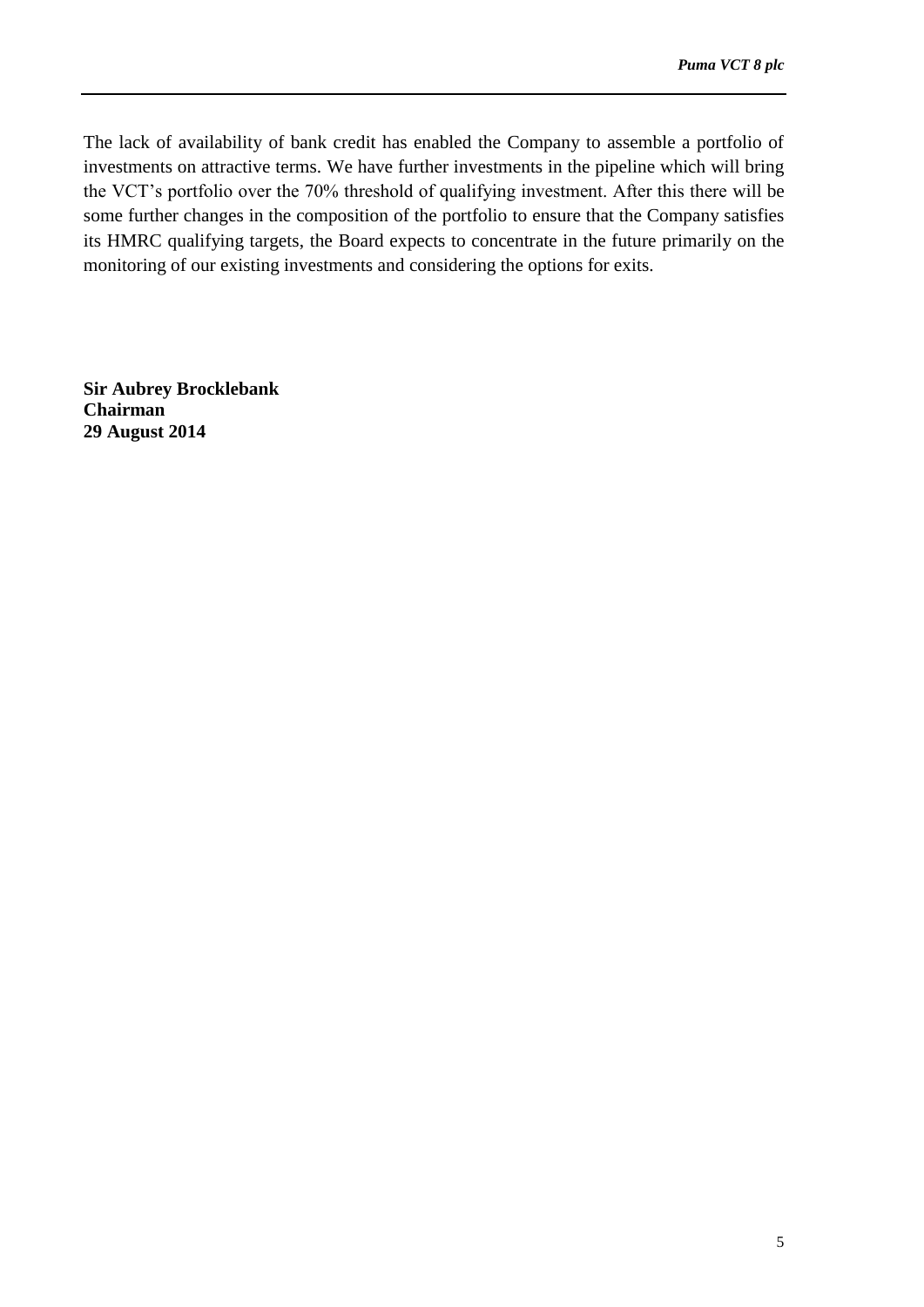# **Income Statement (unaudited)**

**For the period ended 30 June 2014**

|                                                                                                             |                | <b>Six months ended</b><br>30 June 2014 |                  |                       | <b>Six months ended</b><br>30 June 2013 |                  |                       | Year ended<br>31 December 2013 |                  |                               |
|-------------------------------------------------------------------------------------------------------------|----------------|-----------------------------------------|------------------|-----------------------|-----------------------------------------|------------------|-----------------------|--------------------------------|------------------|-------------------------------|
|                                                                                                             | <b>Note</b>    | <b>Revenue</b><br>£'000                 | Capital<br>£'000 | <b>Total</b><br>£'000 | <b>Revenue</b><br>£'000                 | Capital<br>£'000 | <b>Total</b><br>£'000 | <b>Revenue</b><br>£'000        | Capital<br>£'000 | <b>Total</b><br>$\pounds 000$ |
| $(Loss)/gain$ on<br>investments<br>Income                                                                   |                | 298                                     | 11<br>L,         | 11<br>298             | Ξ<br>177                                | (17)<br>ä,       | (17)<br>177           | 402                            | (10)             | (10)<br>402                   |
|                                                                                                             |                | 298                                     | 11               | 309                   | 177                                     | (17)             | 160                   | 402                            | (10)             | 392                           |
| Investment<br>management fees<br>Performance fees<br>Other expenses                                         | $\overline{4}$ | (27)<br>(110)                           | (81)             | (108)<br>(110)        | (28)<br>(95)                            | (84)<br>ä        | (112)<br>(95)         | (57)<br>(203)                  | (171)            | (228)<br>(203)                |
|                                                                                                             |                | (137)                                   | (81)             | (218)                 | (123)                                   | (84)             | (207)                 | (260)                          | (171)            | (431)                         |
| Return/(loss) on<br>ordinary<br>activities before<br>taxation<br>Tax on return on<br>ordinary<br>activities |                | 161                                     | (70)             | 91                    | 54                                      | (101)            | (47)<br>L,            | 142                            | (181)            | (39)                          |
| Return/(loss) on<br>ordinary<br>activities after tax<br>attributable to<br>equity<br>shareholders           |                | 161                                     | (70)             | 91                    | 54                                      | (101)            | (47)                  | 142                            | (181)            | (39)                          |
| Basic and diluted<br>Return/(loss) per<br><b>Ordinary Share</b><br>(pence)                                  | $\overline{2}$ | 1.26p                                   | (0.55p)          | 0.71p                 | 0.42p                                   | (0.79p)          | (0.37p)               | 1.11p                          | (1.41p)          | (0.30p)                       |

The revenue column of this statement is the profit and loss of the Company. All revenue and capital items in the above statement derive from continuing operations. No operations were acquired or discontinued in the period.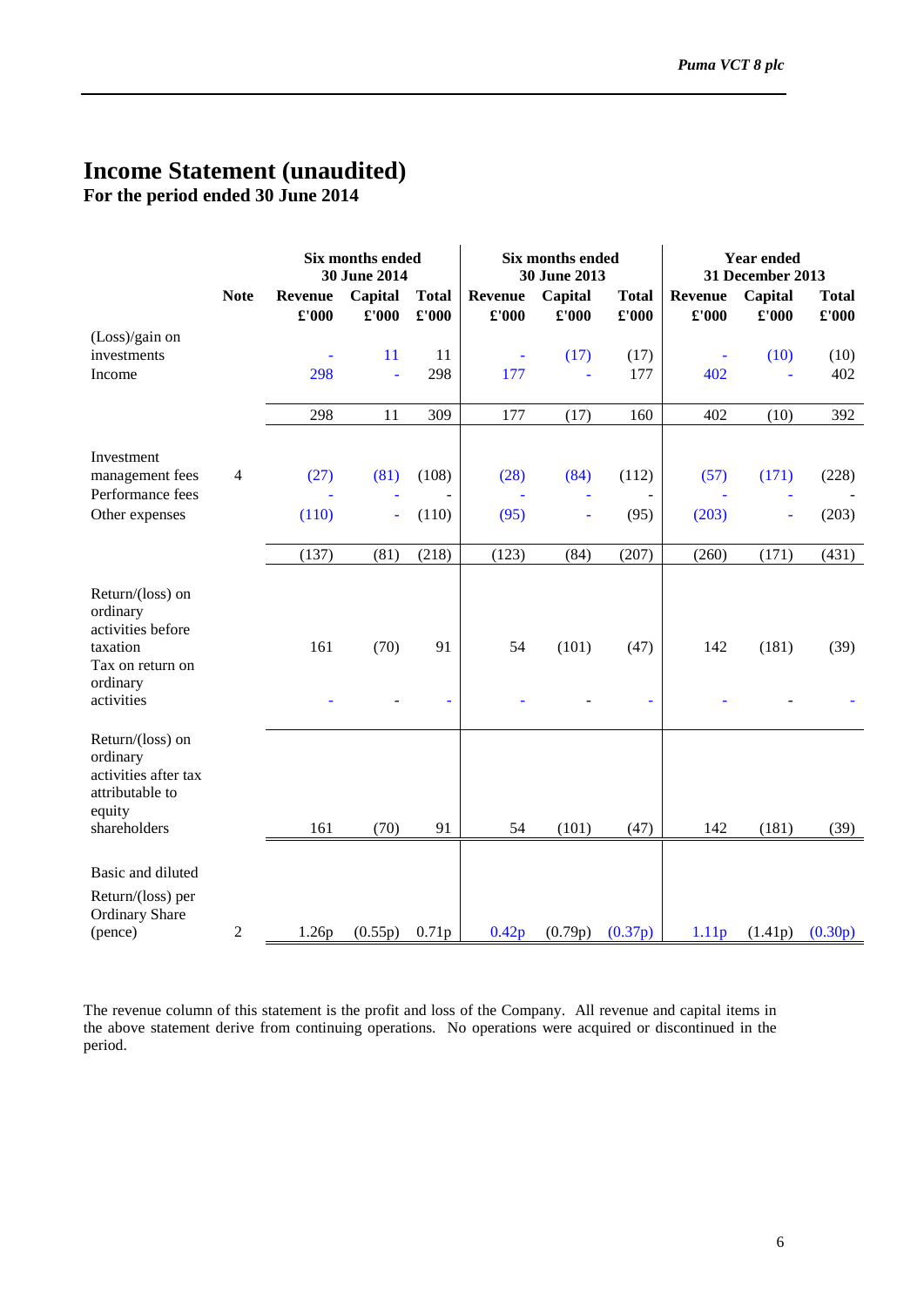### **Balance Sheet (unaudited) As at 30 June 2014**

|                                                                                          | <b>Note</b>             | As at<br>30 June 2014<br>£'000 | As at<br>30 June 2013<br>£'000 | As at<br>31 December<br>2013<br>$\pounds 000$ |
|------------------------------------------------------------------------------------------|-------------------------|--------------------------------|--------------------------------|-----------------------------------------------|
| <b>Fixed Assets</b>                                                                      |                         |                                |                                |                                               |
| Investments                                                                              | 7                       | 7,835                          | 6,659                          | 8,620                                         |
| <b>Current Assets</b>                                                                    |                         |                                |                                |                                               |
| Debtors                                                                                  |                         | 279                            | 116                            | 92                                            |
| Cash                                                                                     |                         | 2,807                          | 4,576                          | 2,743                                         |
|                                                                                          |                         | 3,086                          | 4,692                          | 2,835                                         |
| Creditors - amounts falling due within one year                                          |                         | (158)                          | (46)                           | (142)                                         |
| <b>Net Current Assets</b>                                                                |                         | 2,928                          | 4,646                          | 2,693                                         |
| <b>Total Assets less Current Liabilities</b>                                             |                         | 10,763                         | 11,305                         | 11,313                                        |
| Creditors - amounts falling due after more<br>than one year (including convertible debt) |                         | (1)                            | (1)                            | (1)                                           |
| <b>Net Assets</b>                                                                        |                         | 10,762                         | 11,304                         | 11,312                                        |
| <b>Capital and Reserves</b>                                                              |                         |                                |                                |                                               |
| Called up share capital                                                                  |                         | 128                            | 128                            | 128                                           |
| Share premium account<br>Capital reserve - realised                                      |                         |                                | 12,009                         |                                               |
| Capital reserve - unrealised                                                             |                         | (334)                          | (213)<br>28                    | (299)<br>35                                   |
| Other reserve                                                                            |                         |                                |                                |                                               |
| Revenue reserve                                                                          |                         | 10,968                         | (648)                          | 11,448                                        |
| <b>Equity Shareholders' Funds</b>                                                        |                         | 10,762                         | 11,304                         | 11,312                                        |
| <b>Net Asset Value per Ordinary Share</b>                                                | $\overline{\mathbf{3}}$ | 83.94p                         | 88.17p                         | 88.23p                                        |
| <b>Diluted Net Asset Value per Ordinary Share</b>                                        | 3                       | 83.94p                         | 88.17p                         | 88.23p                                        |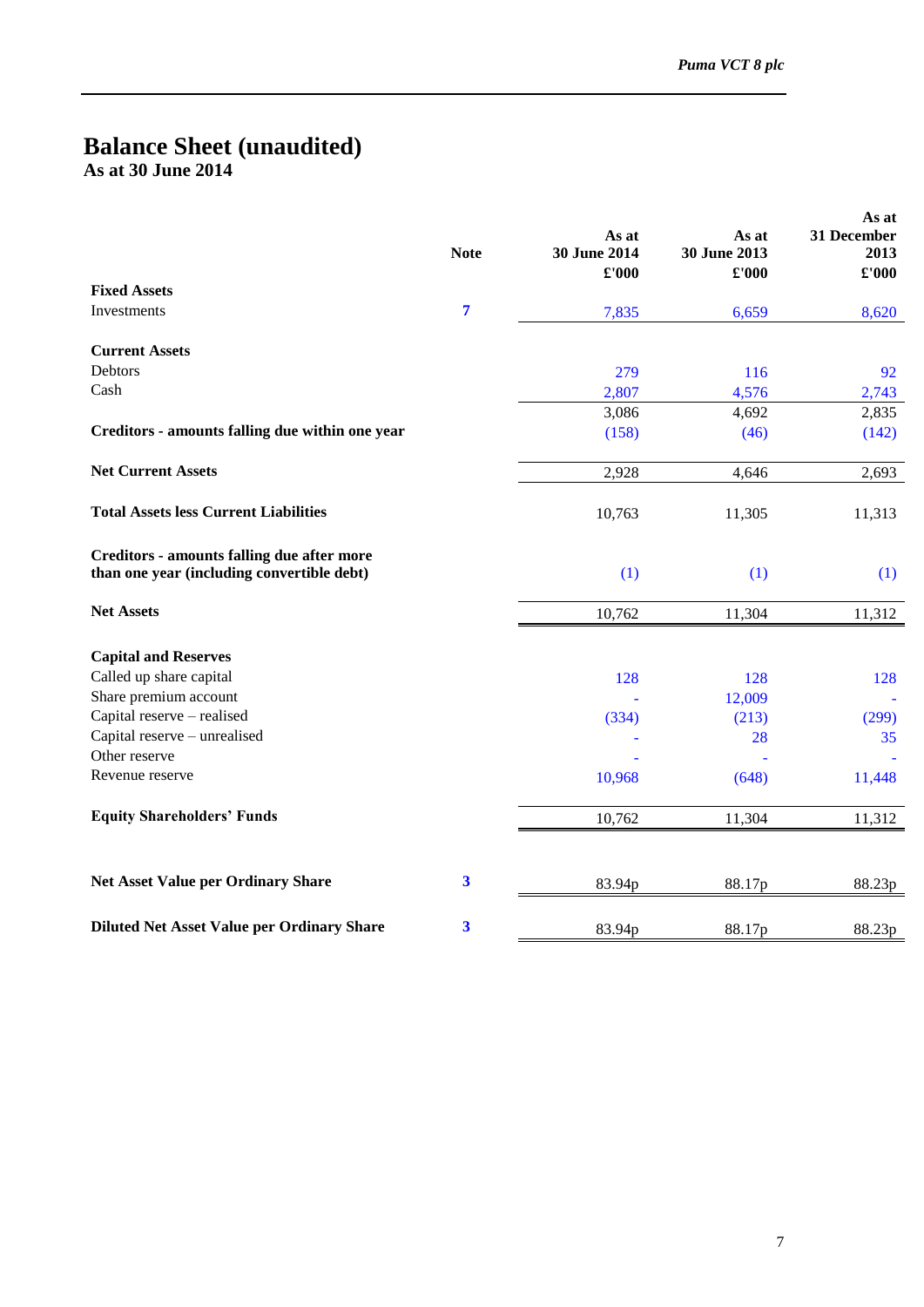# **Cash Flow Statement (unaudited)**

**For the period ended 30 June 2014**

|                                                                       | Six months<br>ended<br>30 June 2014<br>£'000 | Six months<br>ended<br>30 June 2013<br>£'000 | <b>Year ended</b><br>31 December<br>2013<br>$\pounds 000$ |
|-----------------------------------------------------------------------|----------------------------------------------|----------------------------------------------|-----------------------------------------------------------|
| <b>Operating activities</b>                                           |                                              |                                              |                                                           |
| Return/(loss) on ordinary activities before tax                       | 91                                           | (47)                                         | (39)                                                      |
| (Gains)/losses on investments                                         | (24)                                         | 17                                           | 10                                                        |
| Decrease/(increase) in debtors                                        | (187)                                        | (49)                                         | (25)                                                      |
| Increase/(decrease) in creditors                                      | 16                                           | (72)                                         | 37                                                        |
| Net cash inflow/(outflow) from operating activities                   | (104)                                        | (151)                                        | (17)                                                      |
| <b>Corporation tax paid</b>                                           | ä,                                           | ä,                                           |                                                           |
| Capital expenditure and financial investment                          |                                              |                                              |                                                           |
| Purchase of investments                                               |                                              | (1,130)                                      | (3,084)                                                   |
| Proceeds from sale of investments                                     | 809                                          |                                              |                                                           |
| Net realised loss on forward foreign exchange                         |                                              |                                              |                                                           |
| contracts                                                             |                                              |                                              |                                                           |
| <b>Transaction costs</b>                                              |                                              |                                              |                                                           |
| Net cash outflow from capital expenditure and<br>financial investment | 809                                          | (1, 130)                                     | (3,084)                                                   |
| <b>Equity dividend paid</b>                                           | (641)                                        | (641)                                        | (641)                                                     |
| <b>Financing</b>                                                      |                                              |                                              |                                                           |
| Proceeds received from issue of ordinary share capital                |                                              |                                              |                                                           |
| Expenses paid for issue of share capital                              |                                              |                                              |                                                           |
| Redemption of redeemable preference shares                            |                                              |                                              | (13)                                                      |
| Proceeds received from convertible loan notes                         |                                              |                                              |                                                           |
| Net cash outflow from financing                                       | L,                                           |                                              | (13)                                                      |
| Decrease in cash                                                      | 64                                           | (1,922)                                      | (3,755)                                                   |
| Net cash at start of the period                                       | 2,743                                        | 6,498                                        | 6,498                                                     |
| Net funds at the period end                                           | 2,807                                        | 4,576                                        | 2,743                                                     |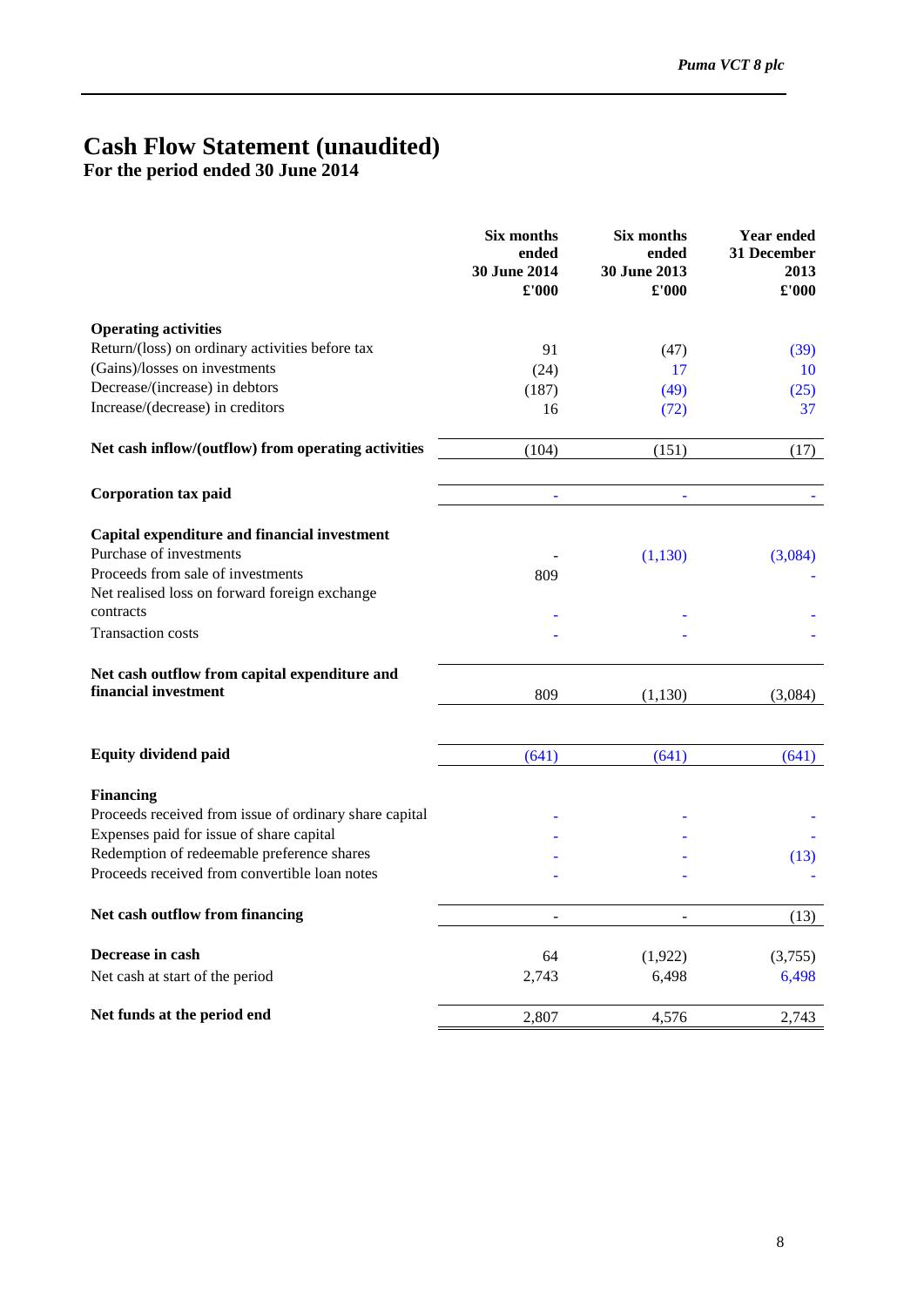# **Reconciliation of Movements in Shareholders' Funds (unaudited) For the period ended 30 June 2014**

|                                                                     | <b>Called</b><br>up share<br>capital<br>£'000 | <b>Share</b><br>premium<br>account<br>£'000 | Capital<br>reserve-<br>realised<br>$\pounds 000$ | Capital<br>reserve -<br>unrealised<br>£'000 | <b>Revenue</b><br>reserve<br>$\pmb{\pounds}$ '000 | <b>Total</b><br>$\pounds 000$ |
|---------------------------------------------------------------------|-----------------------------------------------|---------------------------------------------|--------------------------------------------------|---------------------------------------------|---------------------------------------------------|-------------------------------|
| Balance as at 1 January 2013                                        | 128                                           | 12,009                                      | (128)                                            | 45                                          | (62)                                              | 11,992                        |
| Total recognised (losses)/gains<br>for the period<br>Dividends paid |                                               |                                             | (85)                                             | (17)                                        | 55<br>(641)                                       | (47)<br>(641)                 |
| Balance as at 30 June 2013                                          | 128                                           | 12,009                                      | (213)                                            | 28                                          | (648)                                             | 11,304                        |
| Capital reconstruction                                              |                                               | (12,009)                                    |                                                  |                                             | 12,009                                            |                               |
| Total recognised (losses)/gains<br>for the period                   |                                               |                                             | (86)                                             | $\overline{7}$                              | 87                                                | 8                             |
| Balance as at 31 December<br>2013                                   | 128                                           |                                             | (299)                                            | 35                                          | 11,448                                            | 11,312                        |
| Total recognised (losses)/gains<br>for the period<br>Dividends paid |                                               |                                             | (35)                                             | (35)                                        | 161<br>(641)                                      | 91<br>(641)                   |
| Balance as at 30 June 2014                                          | 128                                           |                                             | (334)                                            |                                             | 10,968                                            | 10,762                        |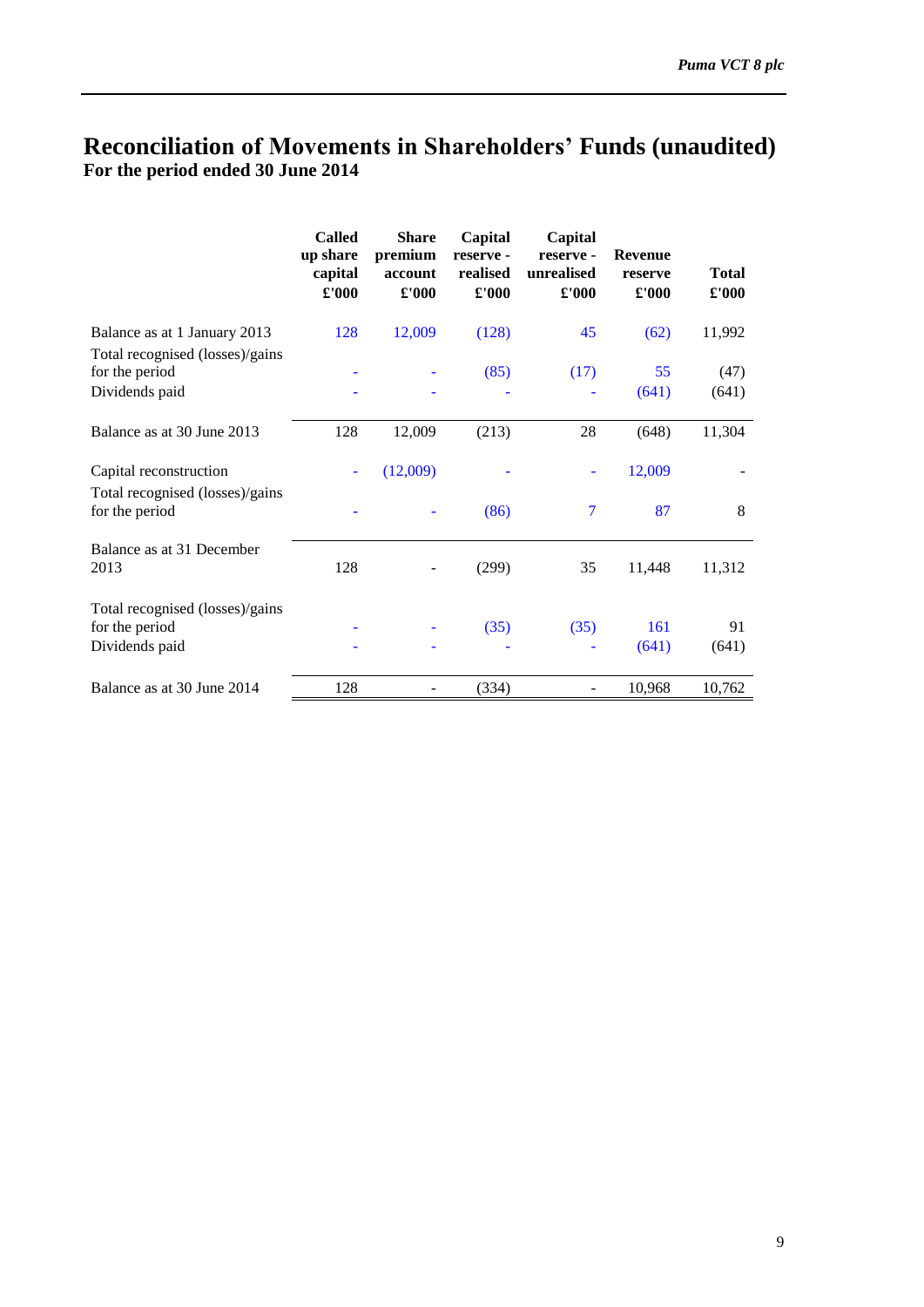# **Notes to the Interim Report For the period ended 30 June 2014**

#### **1. Accounting Policies**

The financial statements have been prepared under the historical cost convention, modified to include the revaluation of fixed asset investments, and in accordance with applicable Accounting Standards and with the Statement of Recommended Practice, "Financial Statements of Investment Trust Companies and Venture Capital Trusts" ("SORP").

#### **2. Return per Ordinary Share**

The total return per share of 0.71p is based on the profit for the period of £91,000 and the weighted average number of shares in issue as at 30 June 2014 of 12,820,841.

#### **3. Net asset value per share**

|                     |                     |                     | As at       |
|---------------------|---------------------|---------------------|-------------|
|                     | As at               | As at               | 31 December |
|                     | <b>30 June 2014</b> | <b>30 June 2013</b> | 2013        |
| Net assets          | 10,762,000          | 11,304,000          | 11,312,000  |
| Shares in issue     | 12,820,841          | 12,820,841          | 12,820,841  |
| Net asset value per |                     |                     |             |
| share               |                     |                     |             |
| <b>Basic</b>        | 83.94p              | 88.17p              | 88.23p      |
| Diluted             | 83.94p              | 88.17p              | 88.23p      |

#### **4. Management fees**

The Company pays the Investment Manager an annual management fee of 2% of the Company's net assets. The fee is payable quarterly in arrears. The annual management fee is allocated 75% to capital and 25% to revenue.

#### **5. Related Party Transactions**

Related party transactions are described in the 2013 Annual Report and Accounts on page 38. There were no other related party transactions during the six months ended 30 June 2014.

**6.** The financial information for the period ended 30 June 2014 has not been audited and does not comprise full financial statements within the meaning of Section 423 of the Companies Act 2006. The interim financial statements have been prepared on the same basis as will be used to prepare the annual financial statements.